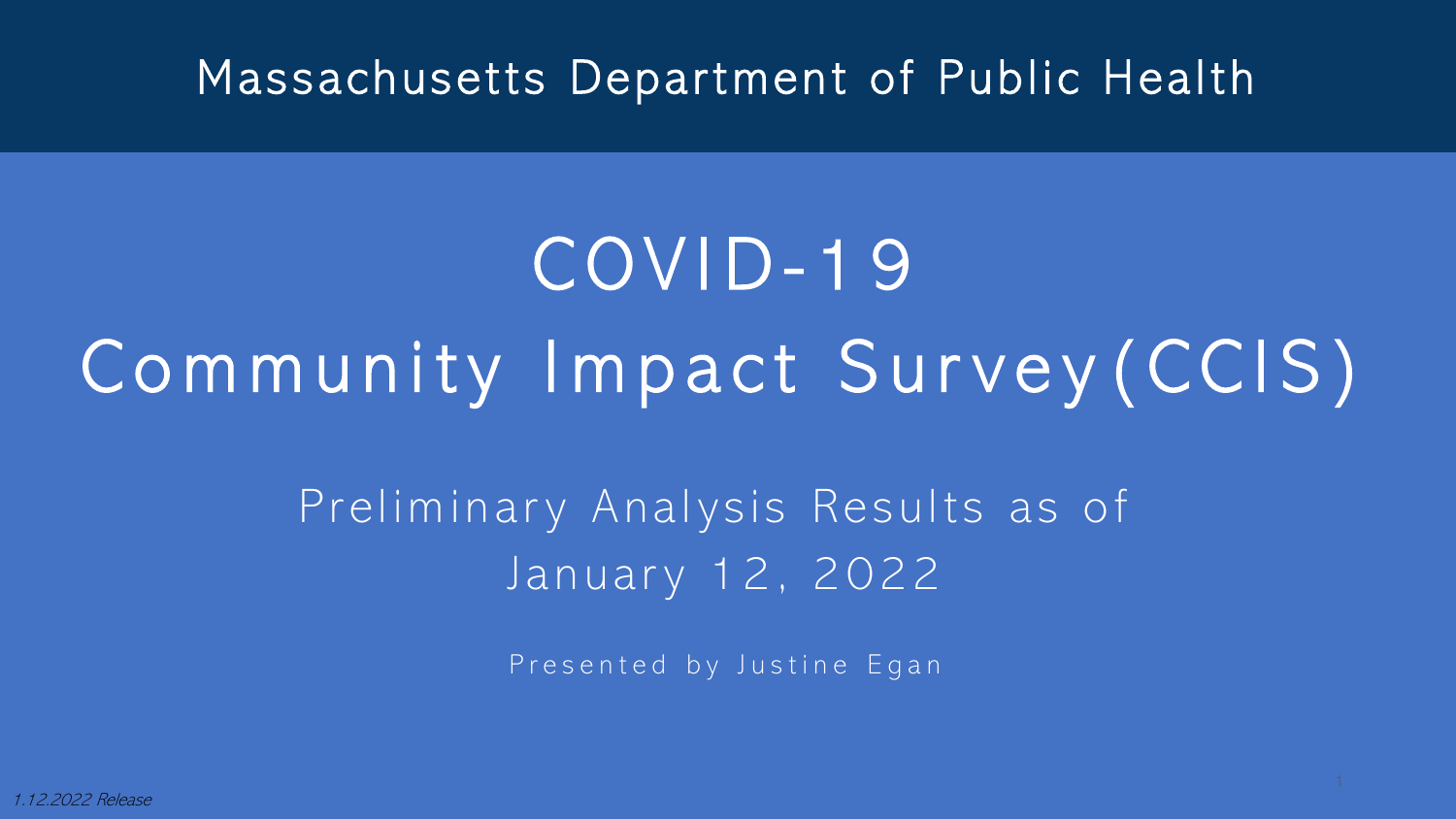#### CCIS TEAM MEMBERS

#### CCIS Project Leads

W.W. Sanouri Ursprung, Lauren Cardoso, Beth Beatriz, Glory Song, Caroline Stack, Kathleen Fitzsimmons, Emily Sparer-Fine, Ta-wei Lin, Lisa Potratz, Heather Nelson, Amy Flynn, Lisa Arsenault, Abby Atkins

#### CCIS Steering Committee

Lauren Cardoso, W.W. Sanouri Ursprung, Beth Beatriz, Abbie Averbach, Ruth Blodgett, Ben Wood, Sabrina Selk, Jessica del Rosario Nicole Daley, Lisa Potratz

#### CCIS Analytic Team, Data to Action Team, Data Dissemination Team, Communications Team

Allison Guarino, Andrea Mooney, Angela Laramie, Ann Marie Matteucci, Anna Agan, Arielle Coq, Barry Callis, Beatriz Pazos Vautin, Ben Wood, Brittany Brown, Chelsea Orefice, Dana Bernson, David Hu, Dawn Fukuda, Ekta Saksena, Elise Pechter, Emily White, Fareesa Hasan, Frank Gyan, Glennon Beresin, Hanna Shephard, Hannah Walters, Hermik Babkhanlou-Chase, James Laing, Jena Pennock, Jennica Allen, Jennifer Halstrom, Justine Egan, Kathleen Grattan, Kim Etingoff, Kirby Lecy, Lamar Polk, Lauren Fogarty, Lauren Larochelle, Mahsa Yazdy, Marianne Mabida, Matthew Tumpney, Megan Hatch, Megan Young, Melody Kingsley, Michelle Reid, Miriam Scrivener, Nassira Nicola, Nicole Daniels, Nicole Roos, Rebecca Berger, Rebecca Han, Robert Leibowitz, Susan Manning, Thomas Brigham, Timothy St. Laurent, Vera Mouradian, Victoria Nielsen, Ziming Xuan, Elizabeth Showalter, Priyokti Rana, Mayowa Sanusi, Emily Lawson, Alana LeBrón

1.12.2022 Release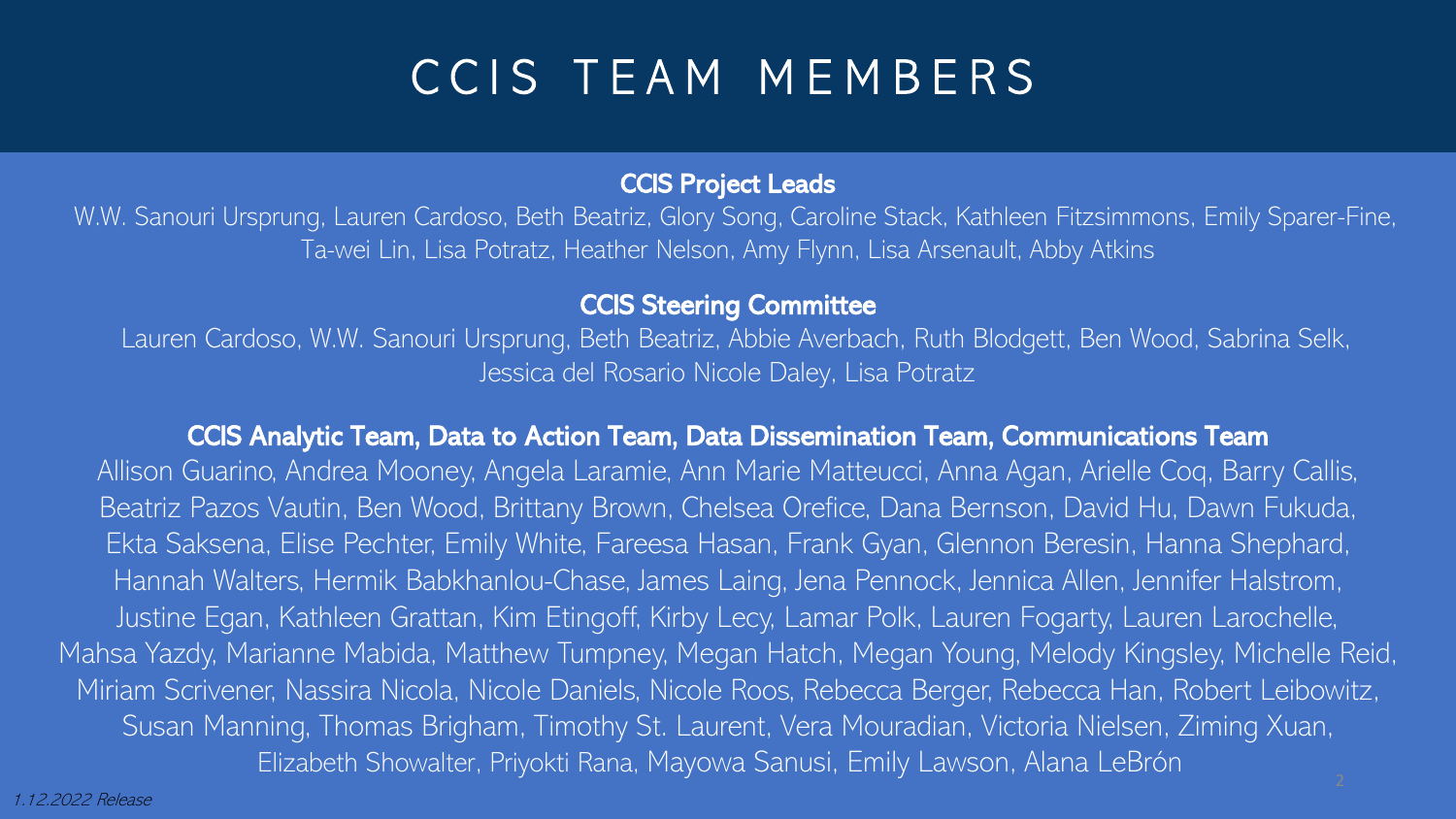### CCIS COMMUNITY PARTNERS

Many groups that were critical in the success of this effort and gave important input on the development and deployment of the survey:

- Academic Public Health Volunteer Corps and their work with local boards of health and on social media
- Mass in Motion programs, including Springfield, Malden, and Chelsea
- Cambodian Mutual Assistance
- The Mashpee Wampanoag Tribe
- The Immigrants' Assistance Center, Inc
- Families for Justice as Healing
- City of Lawrence Mayor's Health Task Force
- The 84 Coalitions, including the Lawrence/Methuen Coalition
- Boys and Girls Clubs, including those in Fitchburg and Leominster and the Metro South area
- **•** Chinatown Neighborhood Association
- Father Bill's
- UTEC
- MassCOSH
- **•** Stavros Center for Independent Living
- **Greater Springfield Senior Services**
- **•** Center for Living and Working
- **•** DEAF, Inc.
- Massachusetts Commission for the Deaf and Hard of Hearing
- **•** Viability, Inc.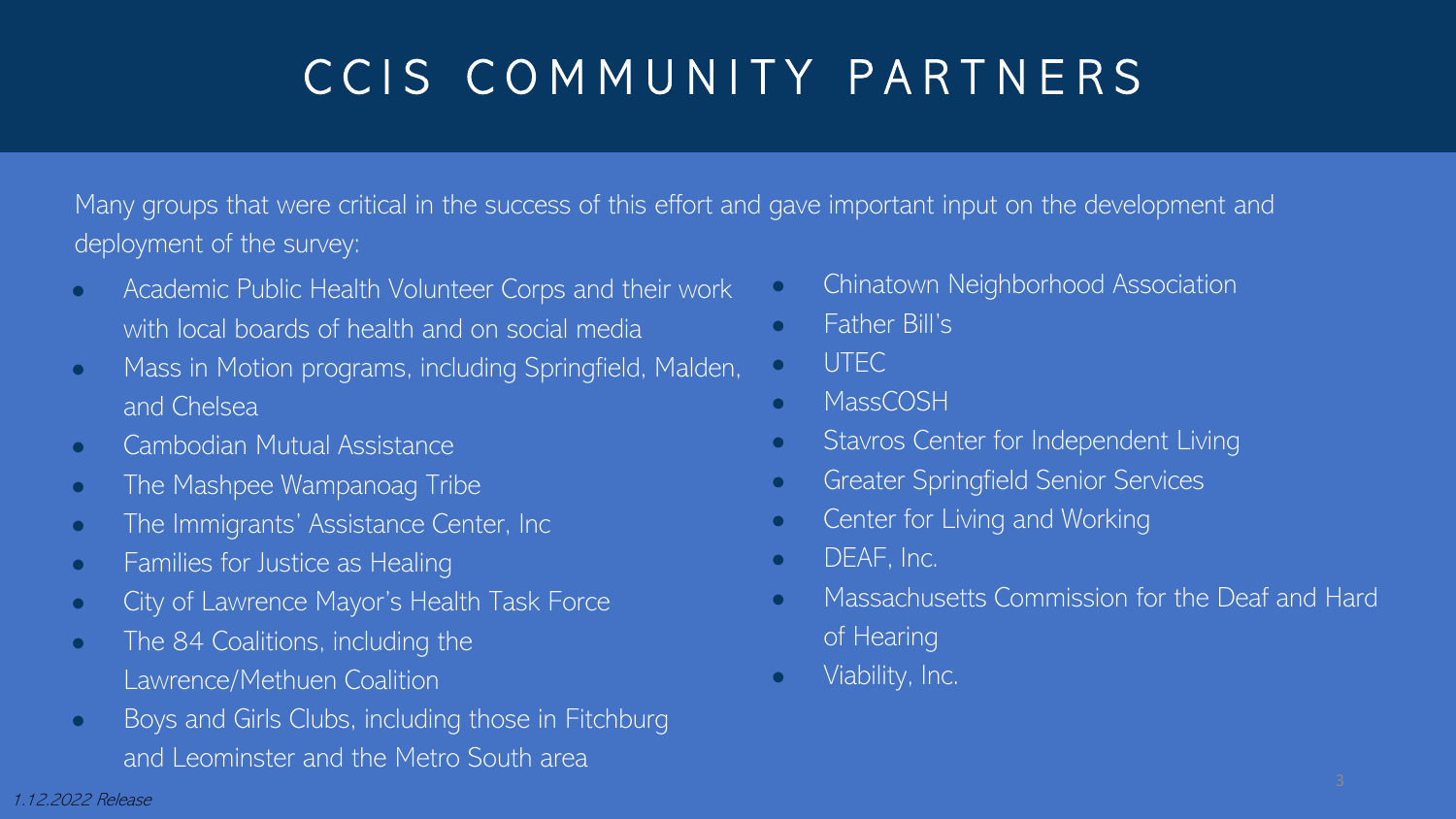#### OVERVIEW

- 1. Purpose and Approach of the Covid-19 Community Impact Survey (CCIS)
- 2. Preliminary Findings
	- Spotlight on Caregivers: caregivers of adults with special needs and parents of children & youth with special healthcare needs
- 3. Appendix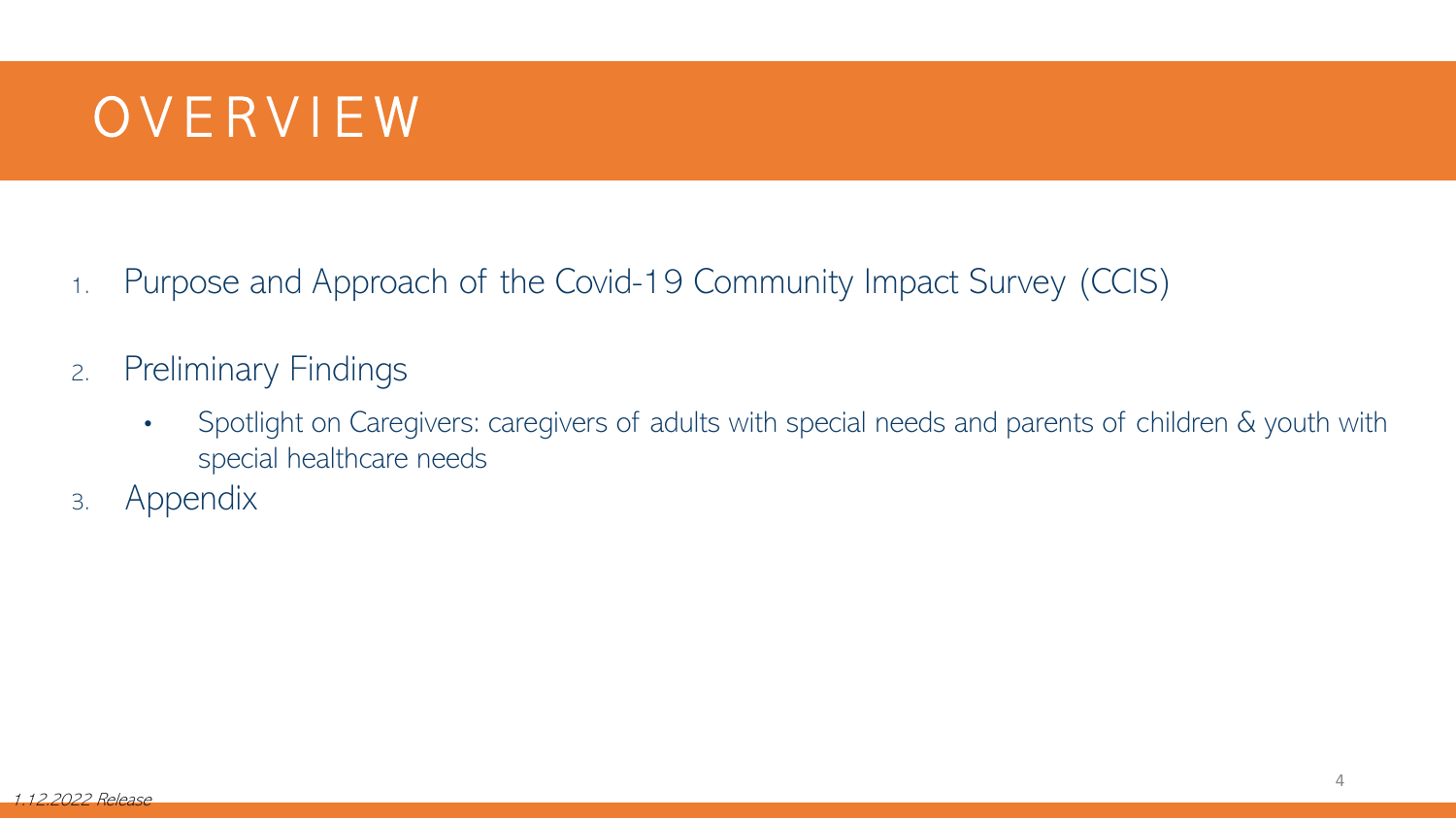# RESULTS TOPICS TO DATE



1.12.2022 Release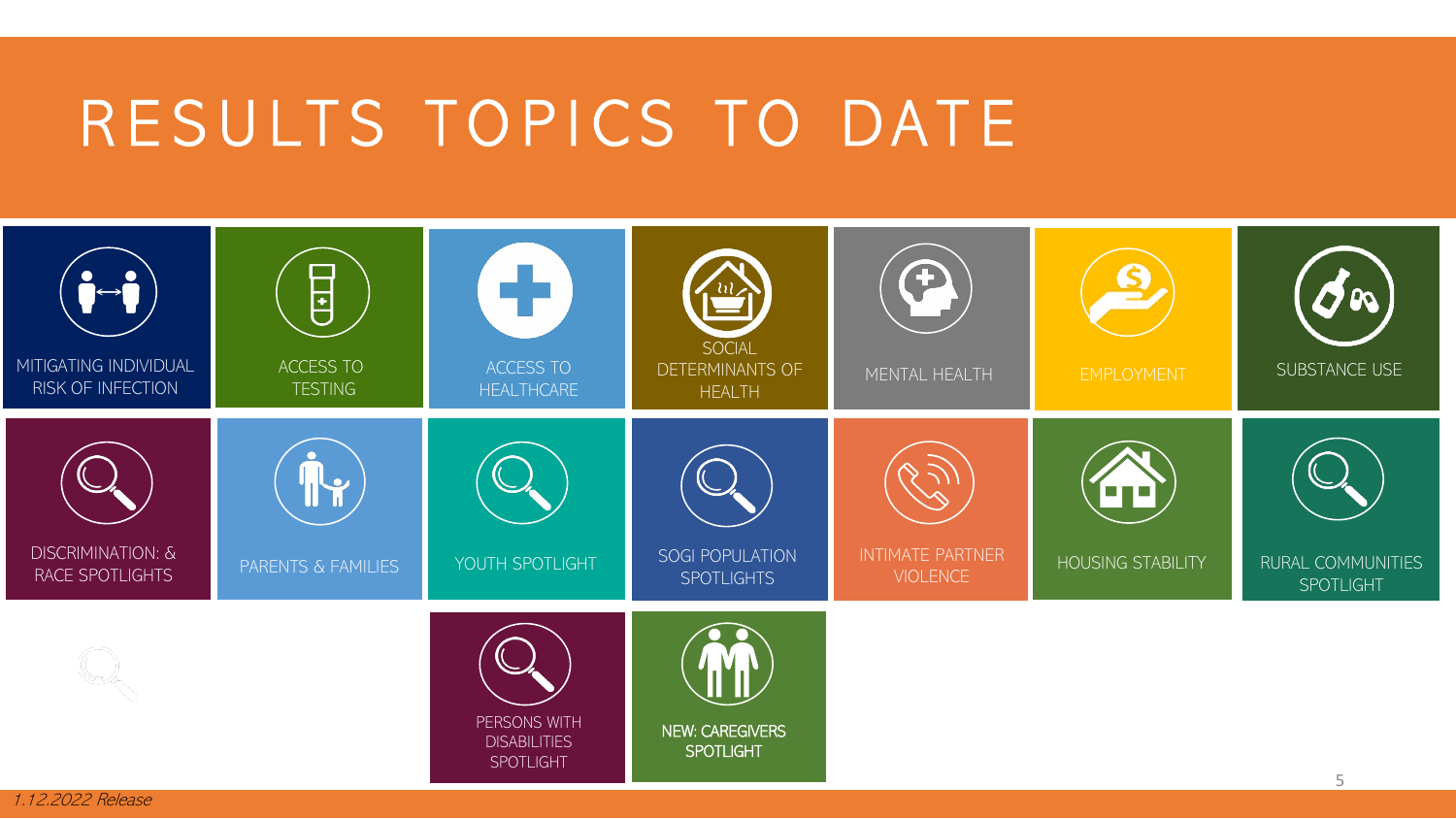# CAREGIVER SPOTLIGHT

Elizabeth Beatriz, PhD Justine Egan, MPH Amy Flynn, MS Elaine M. Gabovitch , MPA Allison Guarino, MPH Beatriz Pazos Vautin , MPH

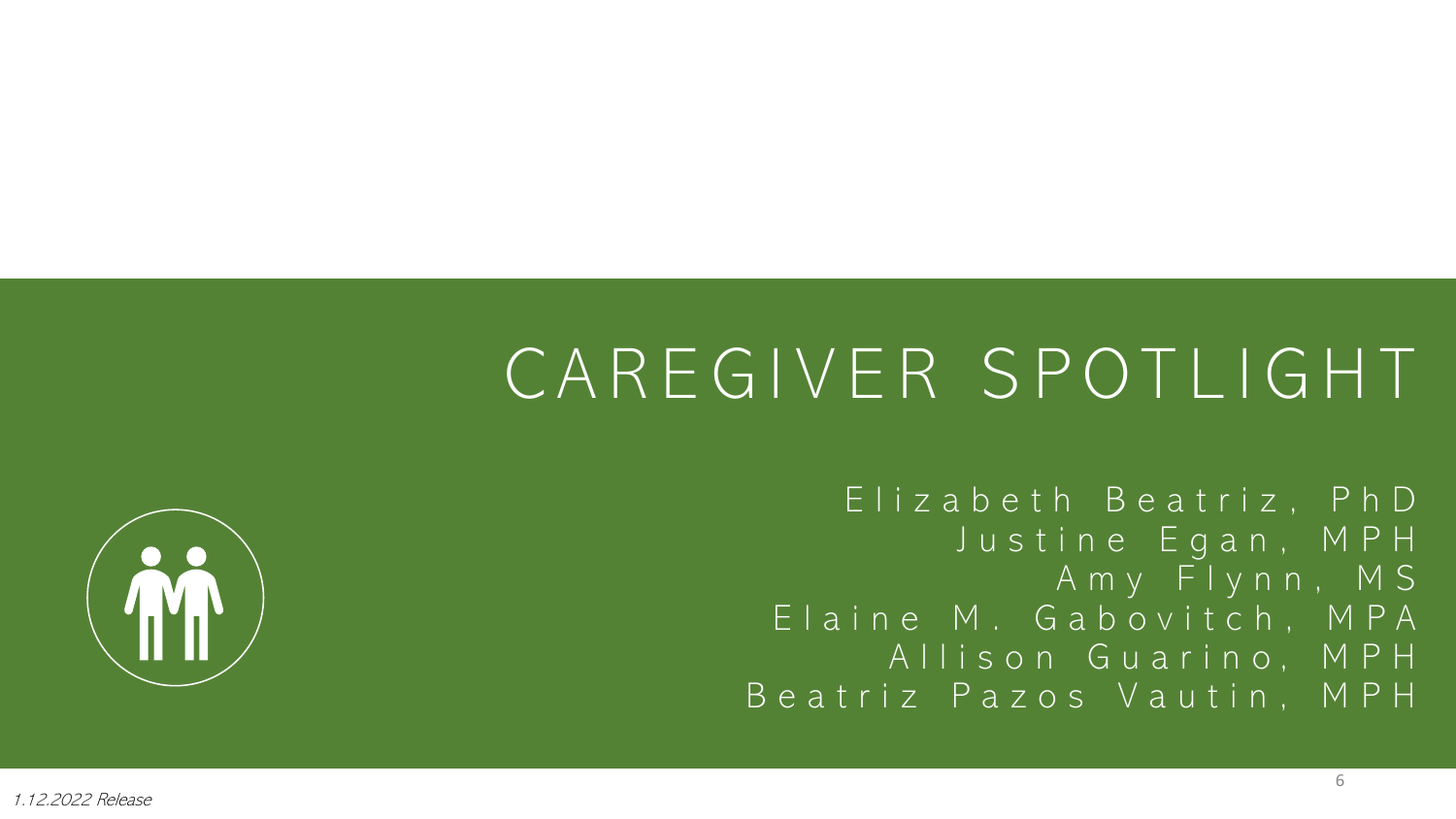#### Caregiver Respondents: Terms Used

#### Parents of Children & Youth with Special Healthcare Needs (PCYSHCN) (N=786)

• Are you a parent / guardian of a child or youth with special health care needs? We define children and youth with special health care needs as those who: Have a chronic physical, developmental, behavioral or emotional condition that has lasted or will last 12 months or longer and need health and other services beyond what is generally required by children.

#### Caregivers of Adults with Special Needs (N=344)

- Are you a caretaker of an adult(s) with special needs in your household?
- The survey did not ask if caregivers were paid for their caregiving duties. The screener question may have been interpreted to indicated unpaid and/or paid caregiving, depending on the individual responding to the survey.

Caregivers - Used in this presentation to broadly refer to caregivers of adults with special needs and PCYSHCN Other parents – Parents who did not indicate they were caring for a child with special healthcare needs Non-caregivers of adults – Respondents who did not indicate they were caring for an adult with special needs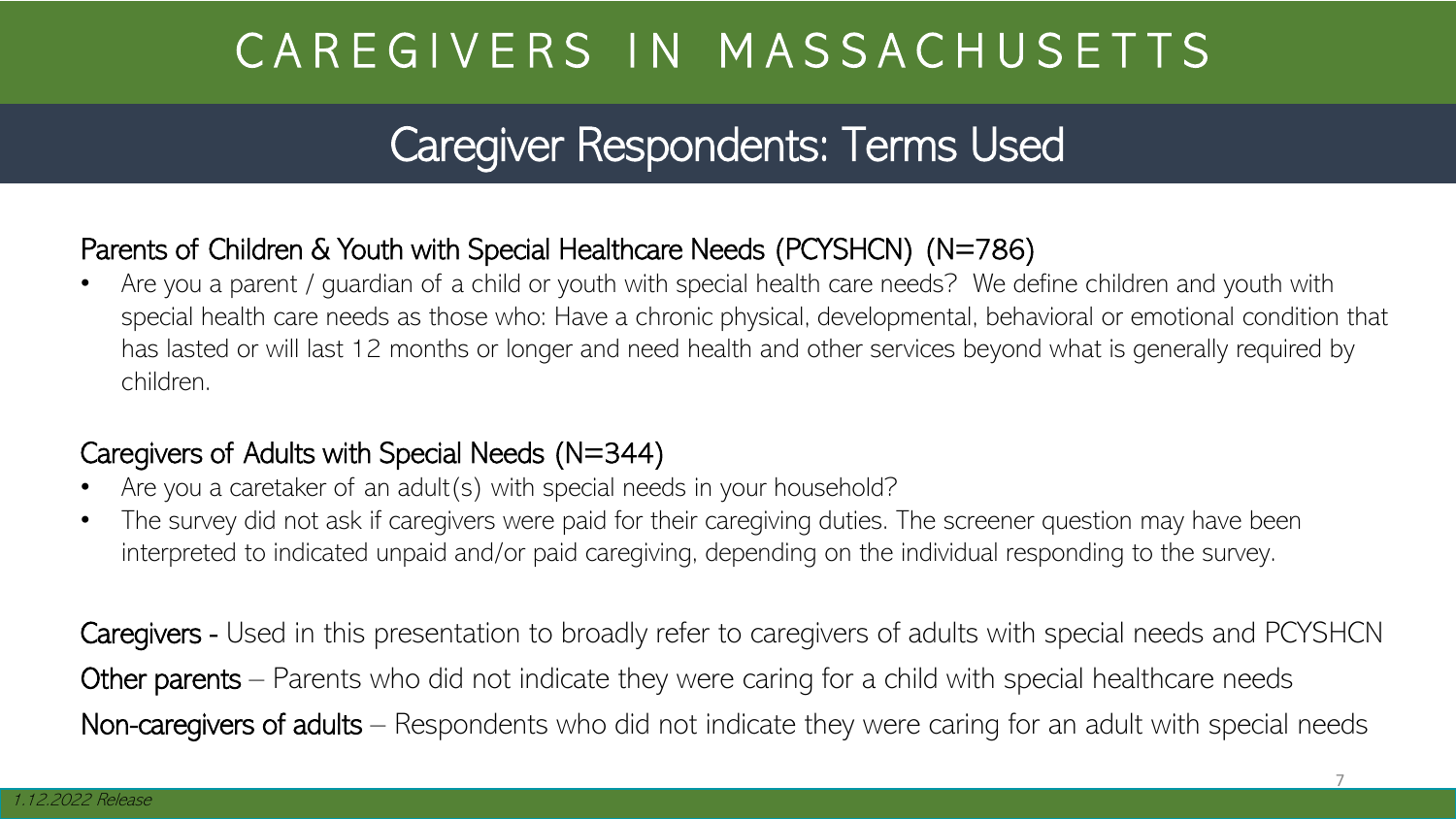#### FRAMING MATTERS

Caregivers provide care to people who need some degree of ongoing assistance with everyday tasks on a regular or daily basis. Care recipients can range from children to older adults and have chronic illnesses or disabling conditions.<sup>1</sup>

Caregiving is rewarding and meaningful but also comprised of challenges. Changes in availability of respite care during the height of the pandemic, fear of COVID-19 infection, and increased social isolation had a significant effect on caregivers during the pandemic.

Due to the large sample size of the survey, CCIS provides a unique source of data on the challenges faced by caregivers in Massachusetts and validates some of the anecdotal data that programs have received.

Source: 1) Centers for Disease Control & Prevention, <https://www.cdc.gov/aging/caregiving/index.htm>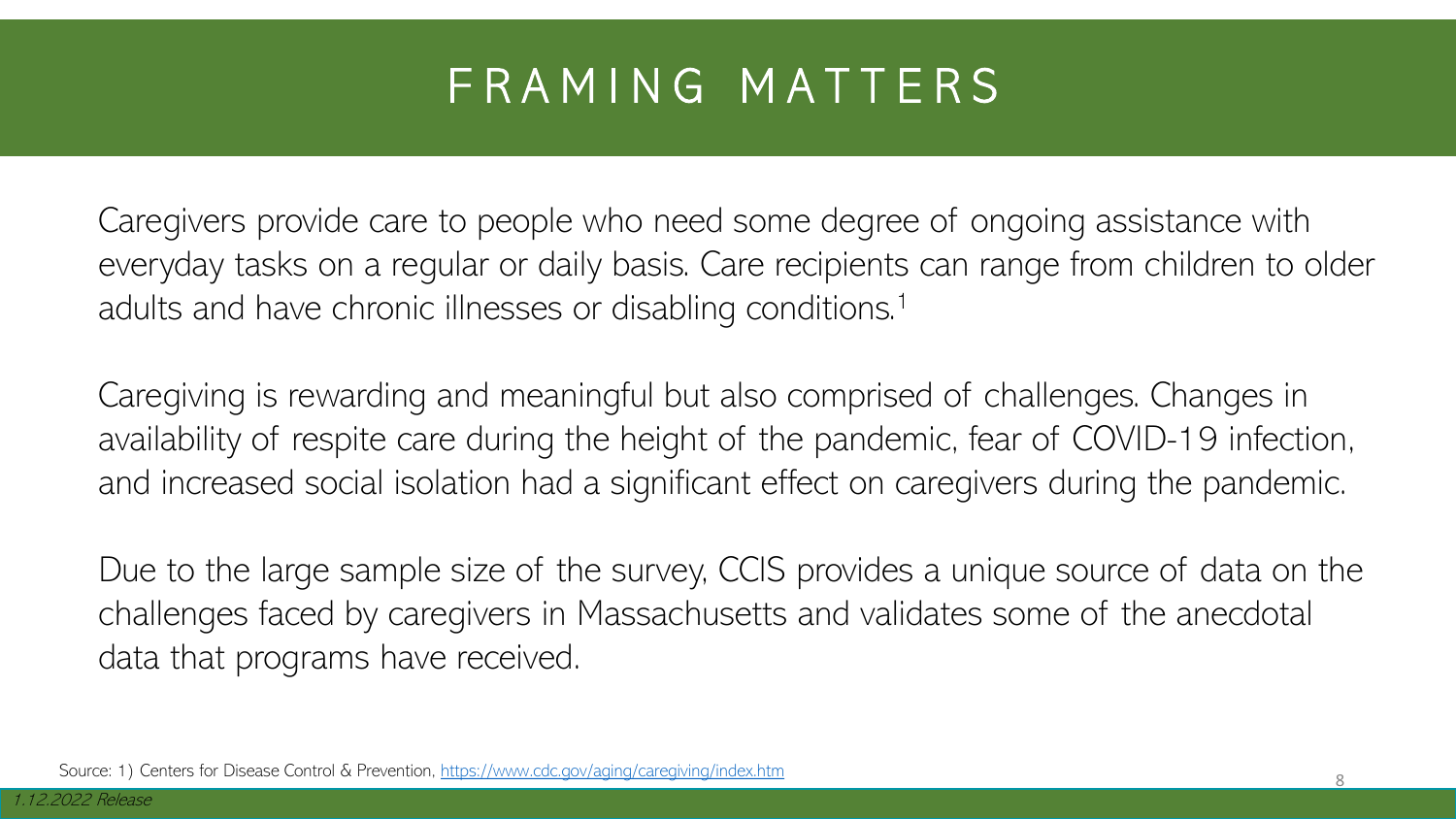Caregivers were significantly more likely to be very worried about COVID-19 infection compared to non-caregivers

Percent of Respondents Reporting Being "Very Worried" about COVID-19 Infection in MA by Caregiver Status\*



- Caregivers may be concerned about not being able to fulfill their caregiving responsibilities if they become ill. They may also be worried about infecting those they care for with COVID-19.
- 51% of caregivers of adults with incomes under \$35,000 reported being very worried about COVID-19 infection
- Caregivers with disabilities were more likely to report being very worried about COVID-19 infection

Data notes: 1)<sup>\*</sup> denotes rate is significantly different (p<0.05); 2) All percentages are weighted to the statewide age and educational distribution of those  $\geq$ 25 years.; 3) Sample size (caregivers of adults) = 6,479; Effective sample size (caregivers of adults) =  $6,521$ . Sample size (parents) =  $3,676$ ; Effective sample size (parents)  $= 3,460$ .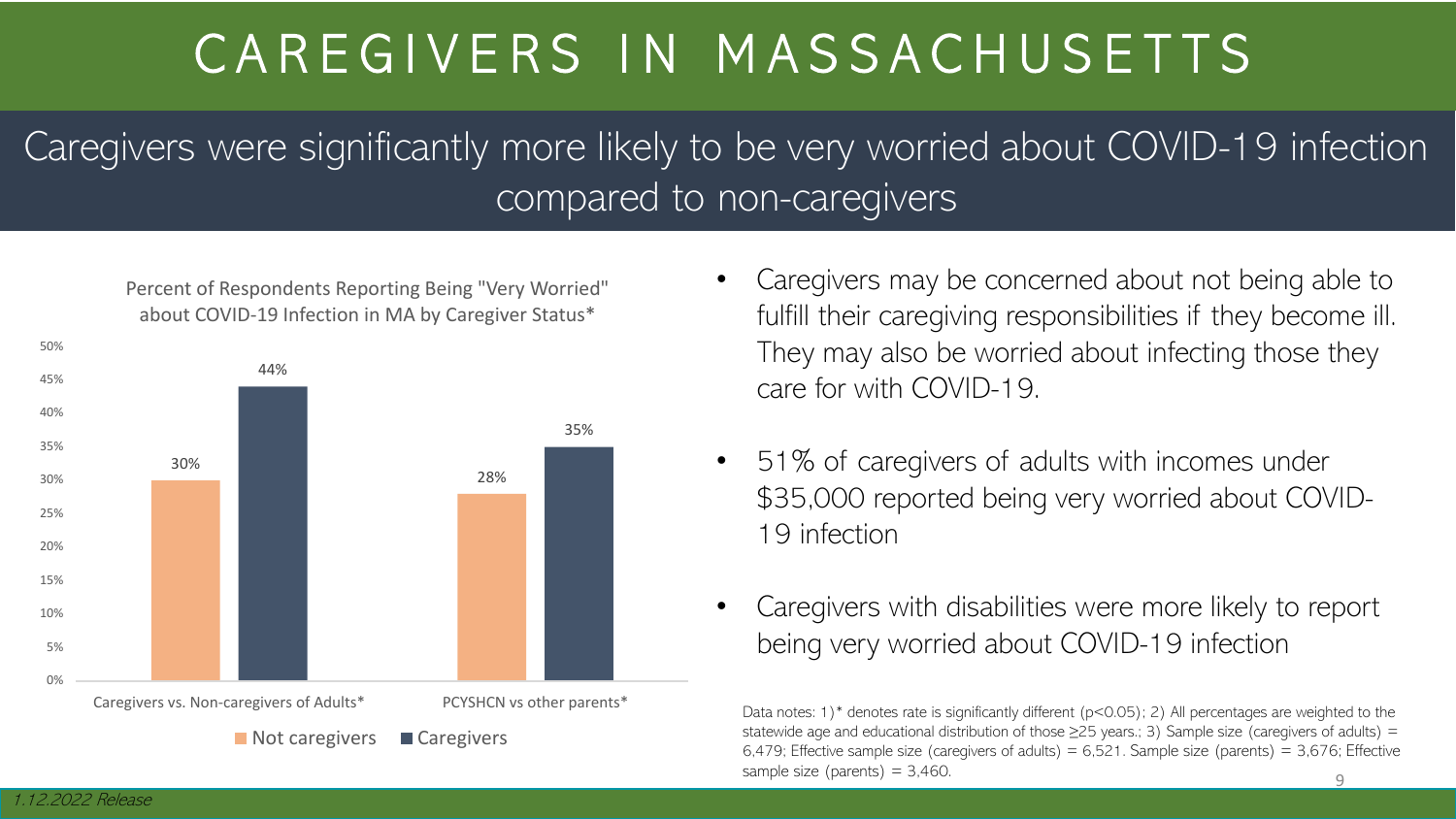#### More than 1 in 3 PCYSHCN lost their jobs, reduced their hours, or took leave during the pandemic



- PCYSHCN were 45% more likely to report job loss, reduction of hours, or leave than other parents. Parents overall were 35% more likely to report job loss/reduced hours/leave compared to non-parents.
- PCYSHCN were more likely than other parents to say their employment status changed due to needing to take care of a child (32% vs 23% )respectively.
- PCYSHCN with disabilities, with incomes under \$100K, under age 35, and PCYSHCN of color were more likely to report changes in job status

Data notes: 1)\* denotes rate is significantly different (p<0.05) between parents and non-parents; 2) All percentages are weighted to the statewide age and educational distribution of those  $\geq$ 25 years.; 3) Sample size = 3,676; Effective sample size  $= 3,460$ . 10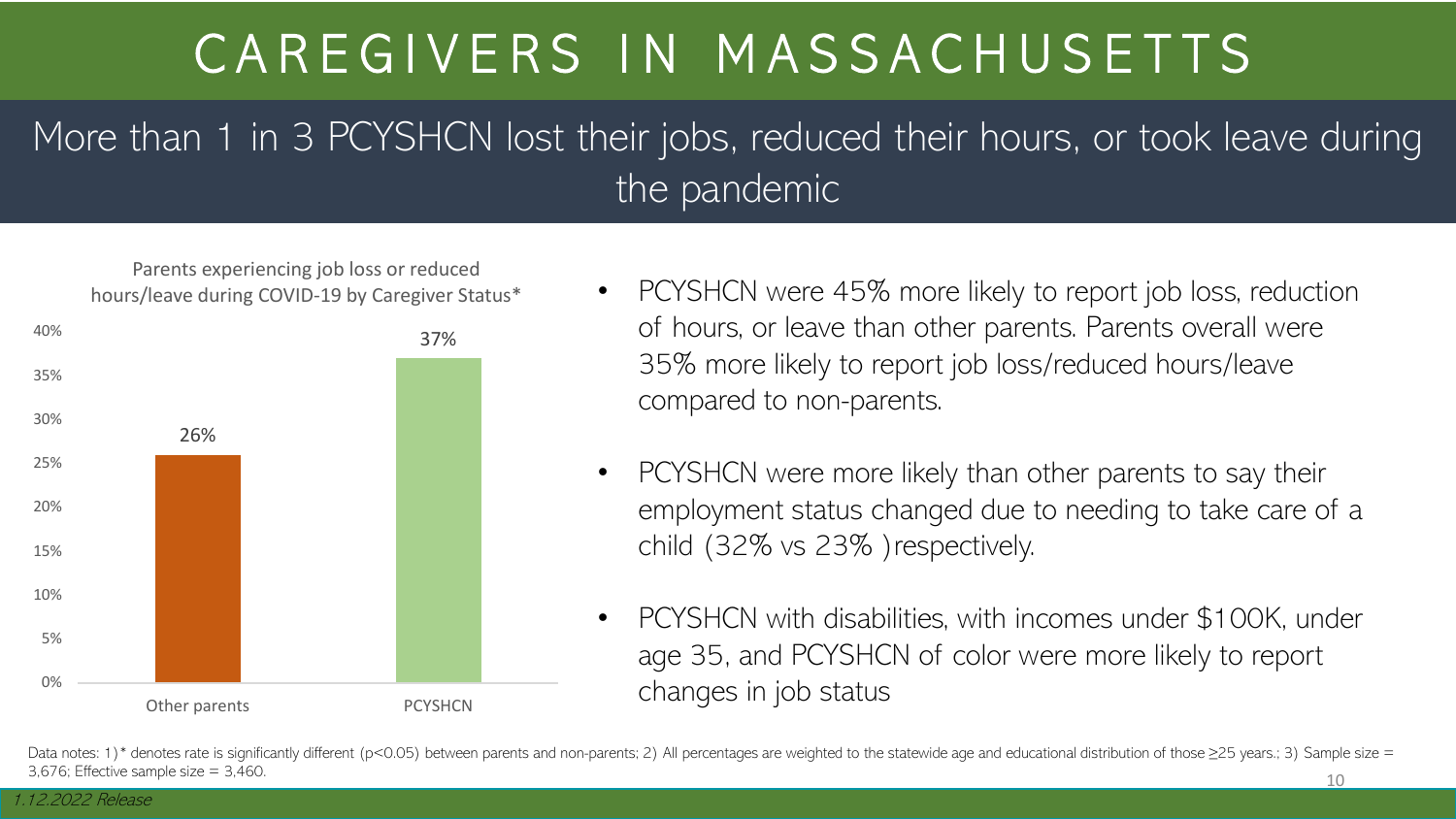Caregivers of adults were twice as likely to lose their jobs compared to non-caregivers. Nearly 1 in 5 caregivers of adults lost their jobs during the pandemic.



- employment status changed due to needing to take care of a child (36%) or sick family member (8%) compared to non-caregivers of adults (26% and 2%).
- Caregivers of adults were also more likely to say their job status changed due to fear of getting COVID-19 at work (23% vs. 17%).
- Caregivers of adults who themselves have disabilities and caregivers with incomes of less than \$35K were 3 times more likely to report job loss than those without disabilities and those making over \$35k, respectively.

Data notes: 1)\* denotes rate is significantly different (p<0.05); 2) All percentages are weighted to the statewide age and educational distribution of those  $\geq$ 25 years.; 3) Sample size = 4,208; Effective sample size  $= 3.827$ . 11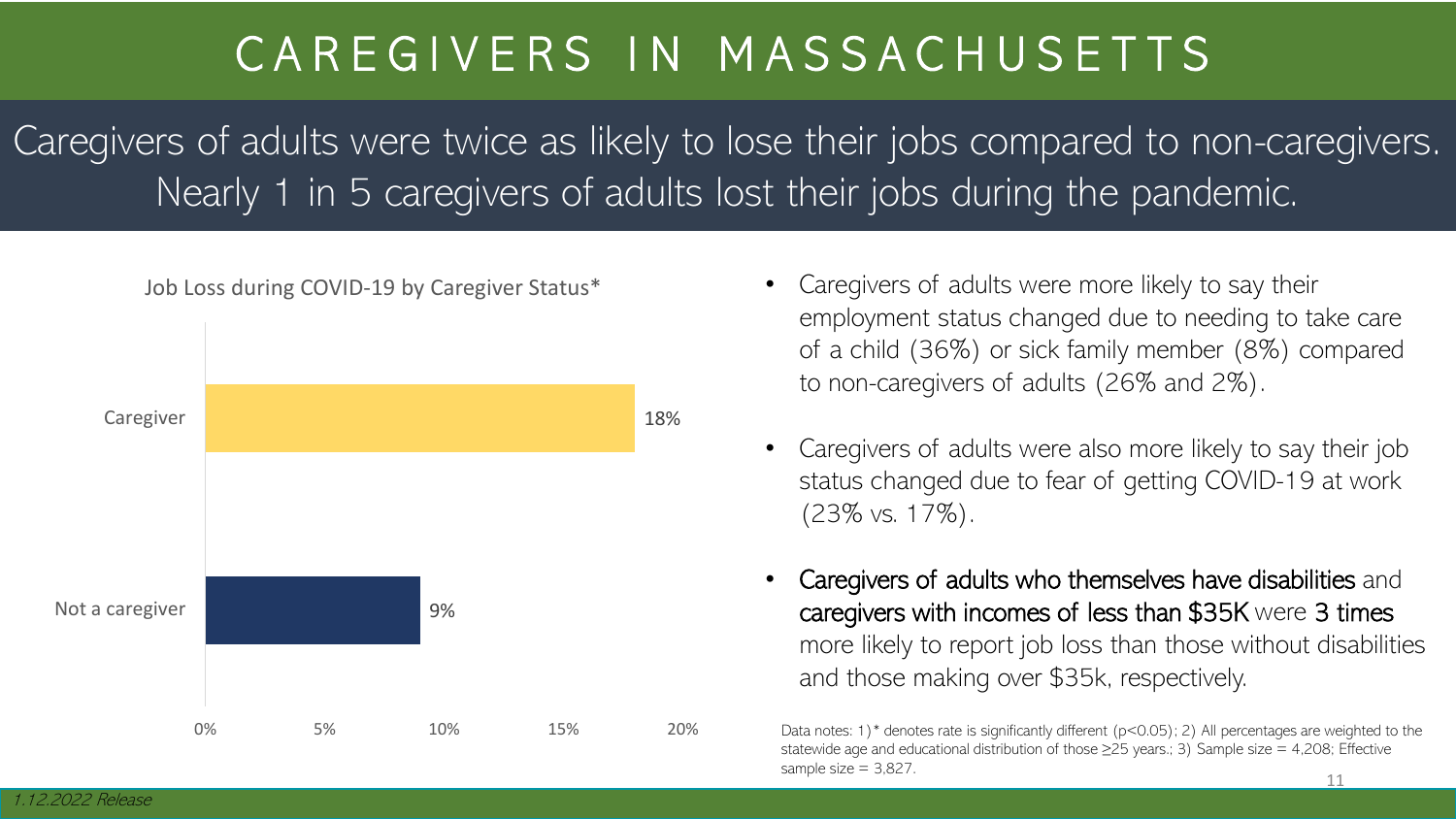Caregivers were more likely to be concerned about expenses and housing

- Caregivers were 40% more likely to be worried about expenses during the pandemic
- 60% of caregivers of adults and 67% of PCYSHCN were worried about expenses
- 85% of PCYSHCN aged 25-34 and 84% of PCYSHCN of color were worried about expenses
- 82% of LBGTQA+ caregivers of adults were worried about expenses





- Caregivers were nearly twice as likely to be worried about housing costs compared to non-caregivers
- Nearly 1 in 2 caregivers were worried about housing
- 63% of younger caregivers of adults (aged 25-44) were worried about housing
- 58% of PCYSHCN of color were concerned about housing

Data notes: 1) All percentages are weighted to the statewide age and educational distribution of those  $\geq$ 25 years.; 3) Sample size (caregivers of adults) = 6,159; Effective sample size (caregivers of adults) = 6,168. Sample size (parents) =  $3,464$ ; Effective sample size (parents) =  $3,236$ 12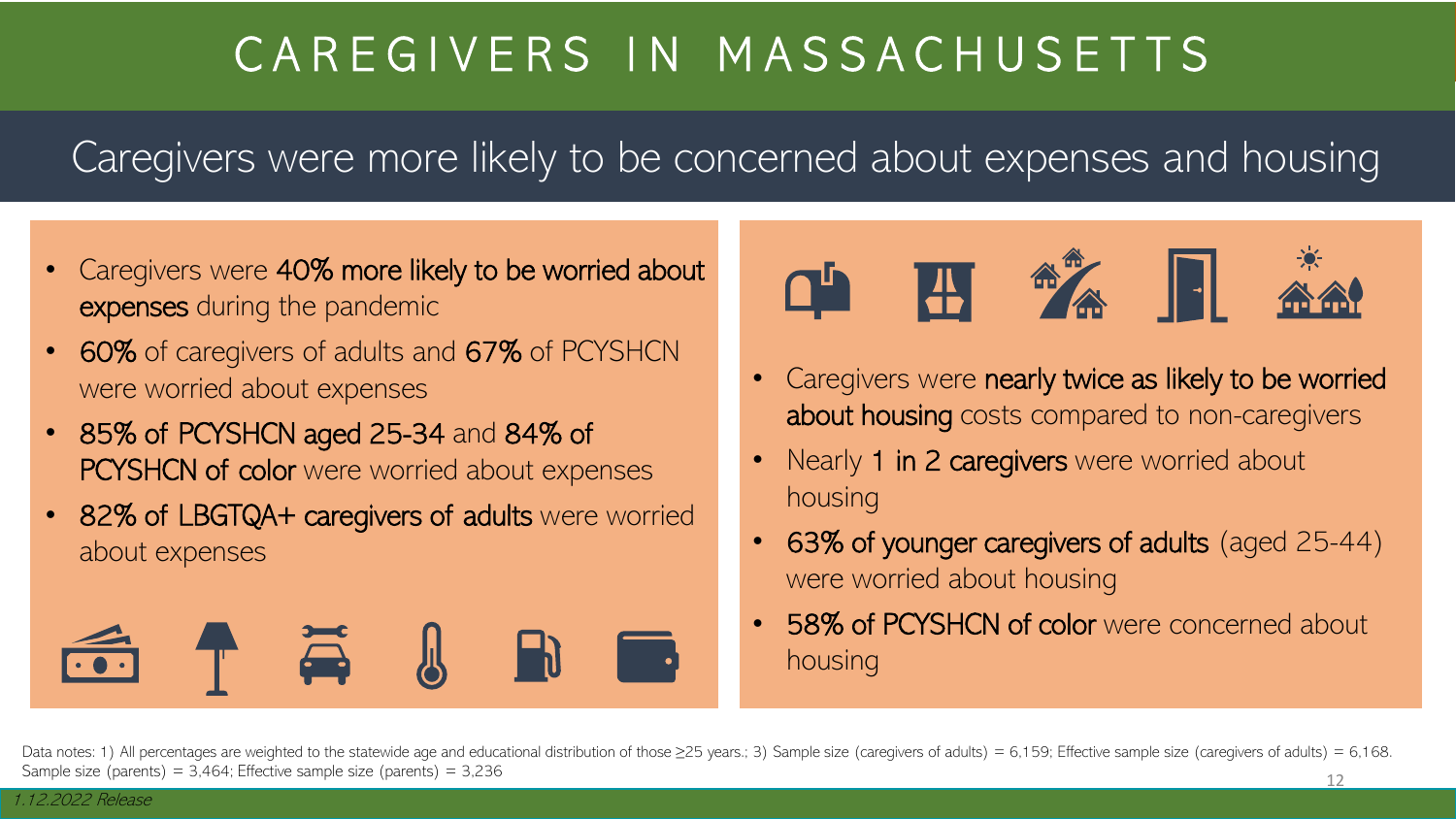#### Caregivers were more likely to be concerned about basic needs



• Nearly 80% of caregivers were worried about at least one household need during the first 6-8 months of the pandemic compared to 65% of non-caregivers/other parents



- Caregivers were nearly twice as likely to be concerned about food and groceries than noncaregivers
	- 47% of caregivers of adults were worried about food and groceries compared to 27% of noncaregiver of adults and 43% of PCYSHCN were worried about food and groceries compared to 23% of non-caregiver other parents
	- 68% of caregivers of adults who speak a language other than English were concerned about food or groceries
	- 66% of PCYSHCN aged 25-34 and 64% of PCYSHCN of color were worried about groceries

Data notes: 1) All percentages are weighted to the statewide age and educational distribution of those  $\geq$ 25 years.; 3) Sample size (caregivers of adults) = 6,159; Effective sample size (caregivers of adults) = 6,168. Sample size (parents) =  $3,464$ ; Effective sample size (parents) =  $3,236$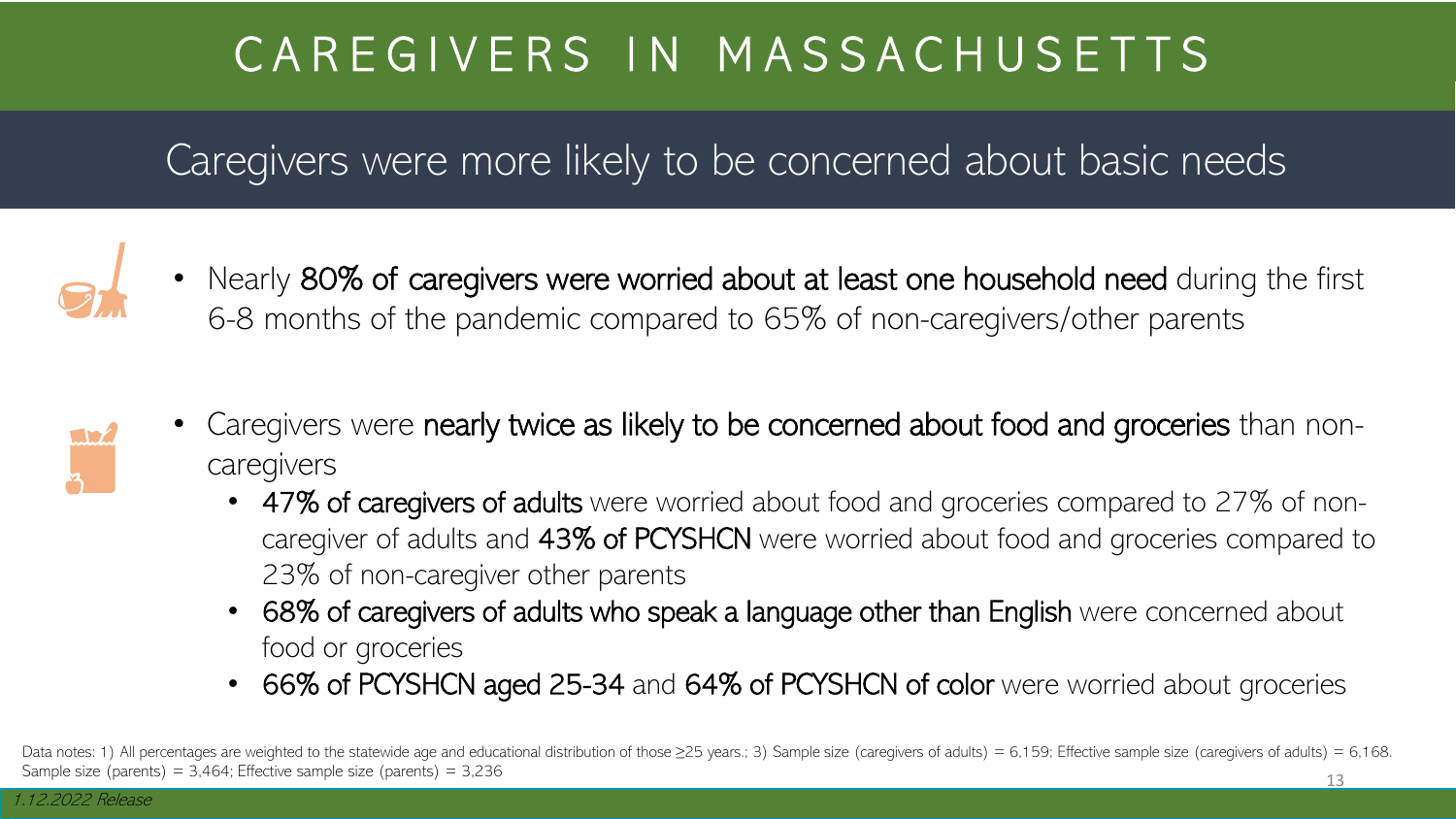#### Caregivers were more likely to have unmet technology needs compared to non-caregivers





Certain groups of caregivers were more likely to have unmet technology needs:

- LGBTQA+ caregivers of adults (48%)
- PCYSHCN of color (44%)
- Caregivers of adults with incomes under \$35K (41%)
- Caregivers of adults who speak a language other than English (40%)
- PCYSHCN who speak a language other than English (37%)

Data notes: 1)\* denotes rate is significantly different (p<0.05); 2) All percentages are weighted to the statewide age and educational distribution of those  $\geq$ 25 years.; 3) Sample size (caregivers of adults) = 6,159; Effective sample size (caregivers of adults) = 6,168. Sample size (parents) = 3,464; Effective sample size (parents) = 3,236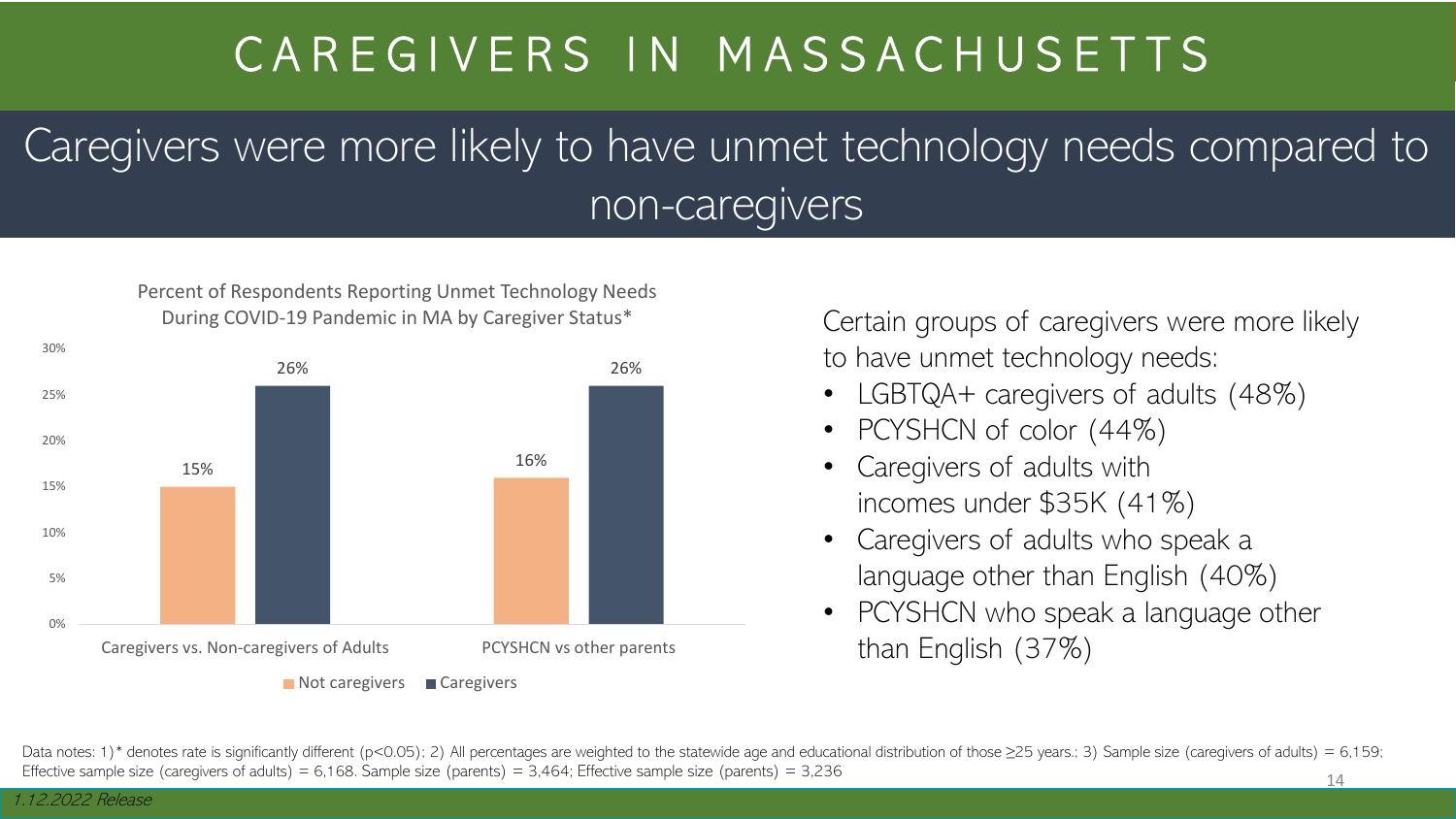Caregivers were 50% more likely to experience delays in care compared to non-caregivers. 1 in 4 caregivers experienced delays in healthcare during the first 6-8 months of the pandemic.



Percent of Respondents Reporting Delaying Health Care During

Certain groups of caregivers were more likely to experience delays in care:

- 1 in 2 caregivers of adults who identified as LGBTQA+ and 36% of LGBTQA+ PCYSHN
- 45% of younger caregivers (aged 25-44) of adults delayed care
- 44% of caregivers of adults with incomes less than \$35K
- 42% of caregivers of adults and 31% of PCYSHN in rural counties

Data notes: 1)\* denotes rate is significantly different (p<0.05); 2) All percentages are weighted to the statewide age and educational distribution of those  $\geq$ 25 years.; 3) Sample size (caregivers of adults) = 6,159; Effective sample size (caregivers of adults) = 6,168. Sample size (parents) = 3,464; Effective sample size (parents) = 3,236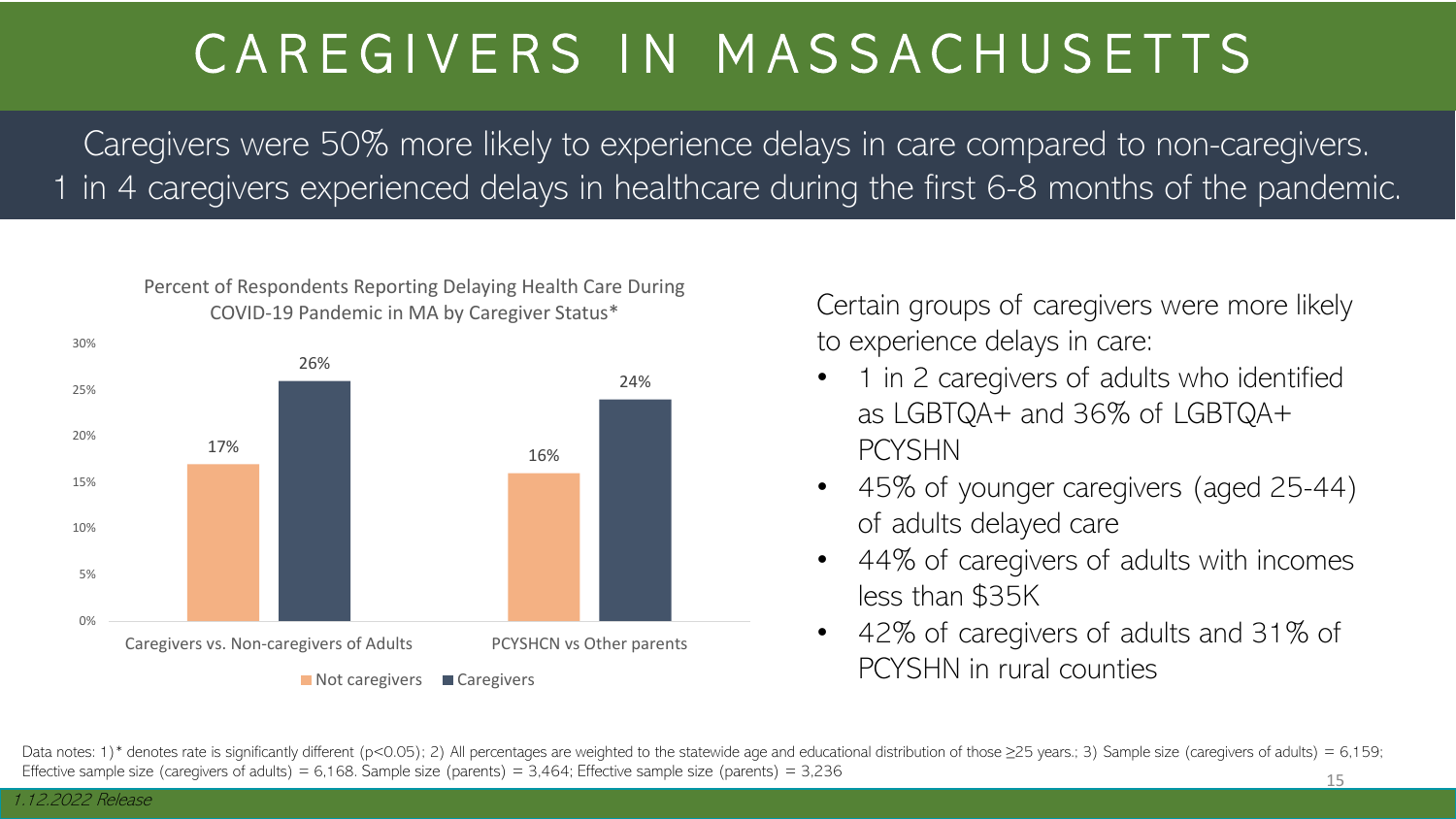Caregivers of adults were more likely to be worried about getting COVID-19 from seeing a doctor and were less likely to have a private place for a phone call or video chat.

#### Reasons for Delaying Care by Caregiver Status



If a caregiver becomes ill or is hospitalized, there may not be anyone to care for their family member in their absence. Caregivers may also be concerned about infecting those they care for with COVID-19.

Caregivers may also lack private spaces in their homes due to living with family members they are caring for.

Data notes: 1)\* denotes rate is significantly different (p<0.05); 2) All percentages are weighted to the statewide age and educational distribution of those ≥25 years.; 3) Sample size = 894; Effective sample size = 892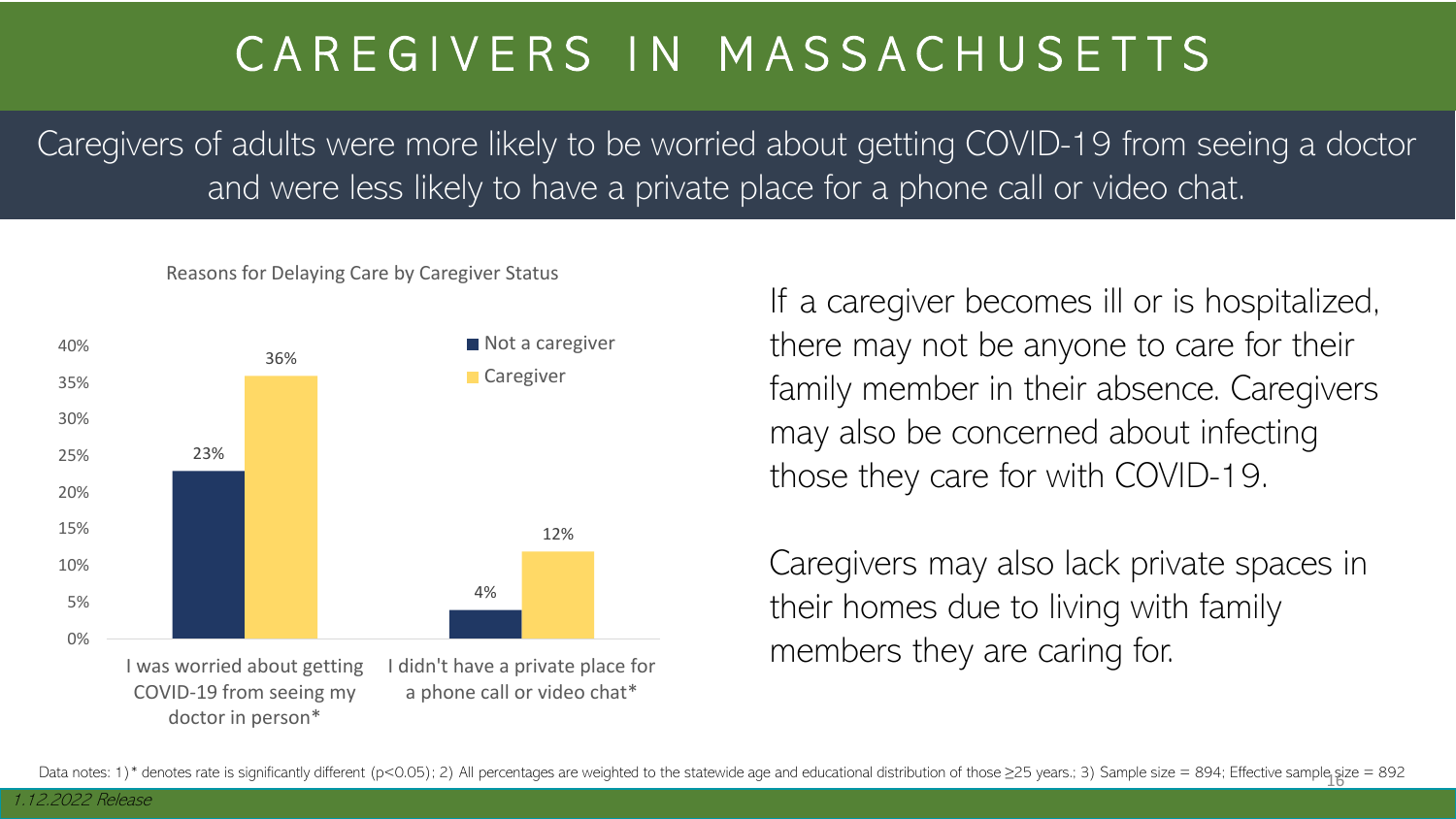Caregivers were more likely to report 3+ PTSD reactions during the first 6-8 months of the COVID-19 pandemic.

Percent of Respondents Reporting 3+ PTSD reactions During COVID-19 Pandemic in MA by Caregiver Status\*



Respondents were asked how many times they had any of the following reactions to the COVID-19 outbreak in the past month:

- Having nightmares or thinking about it when you didn't want to
- Going out of your way to avoid situations
- Constantly being on guard, watchful, or easily startled
- Feeling numb or detached
- Feeling guilty or unable to stop blaming yourself

Data notes: 1)\* denotes rate is significantly different (p<0.05); 2) All percentages are weighted to the statewide age and educational distribution of those  $\geq$ 25 years.; 3) Sample size (caregivers of adults) = 5,670; E sample size (caregivers of adults) = 5,455. Sample size (parents) = 3,113; Effective sample size (parents) = 2,850.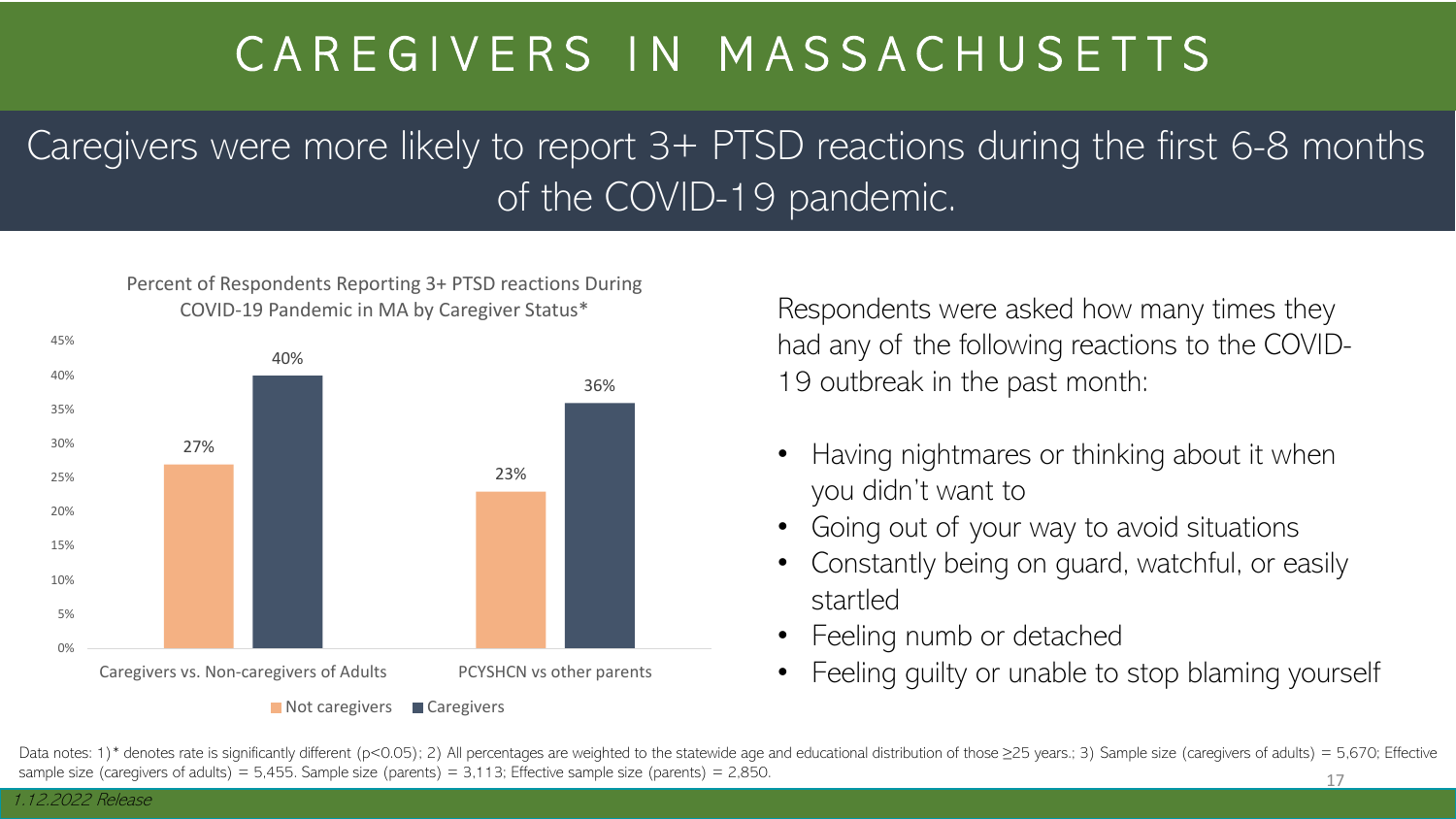More than 1 in 2 PCYSHCN with disabilities and LGBTQA+ PCYSHCN reported 3 or more PTSD symptoms during the pandemic



Certain groups of PCYSHCN were more likely to report 3+ PTSD reactions:

- PCYSHCN with disabilities
- LGBTQA+ PCYSHCN
- PCYSHCN with incomes under \$35K

Data notes: 1)\* denotes rate is significantly different (p<0.05); 2) All percentages are weighted to the statewide age and educational distribution of those ≥25 years.; 3) Sample size = 652; Effective sample size = 611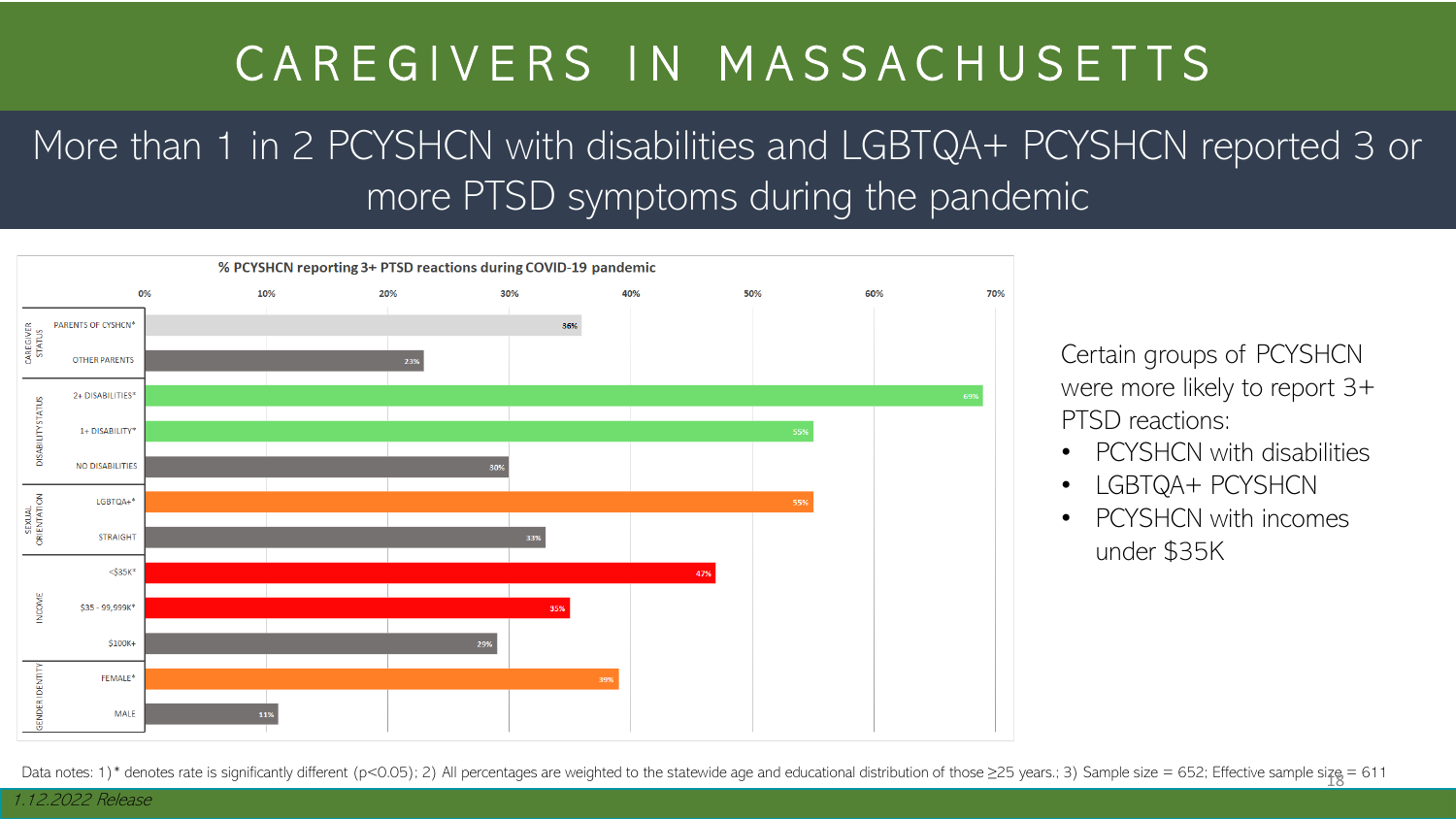1 in 2 caregivers of adults in certain groups reported 3 or more PTSD reactions during the first 6-8 months of the pandemic.



Half of certain groups of caregivers of adults were more likely to report 3 or more PTSD reactions:

- Caregivers with disabilities
- LGBTQA+ caregivers
- Male caregivers
- Caregivers in rural areas

Data notes: 1)<sup>\*</sup> denotes rate is significantly different ( $p$ <0.05) between parents and non-parents; 2) All percentages are weighted to the statewide age and educational distribution of those ≥25 years.; 3) Sample size = 278; Effective sample size = 319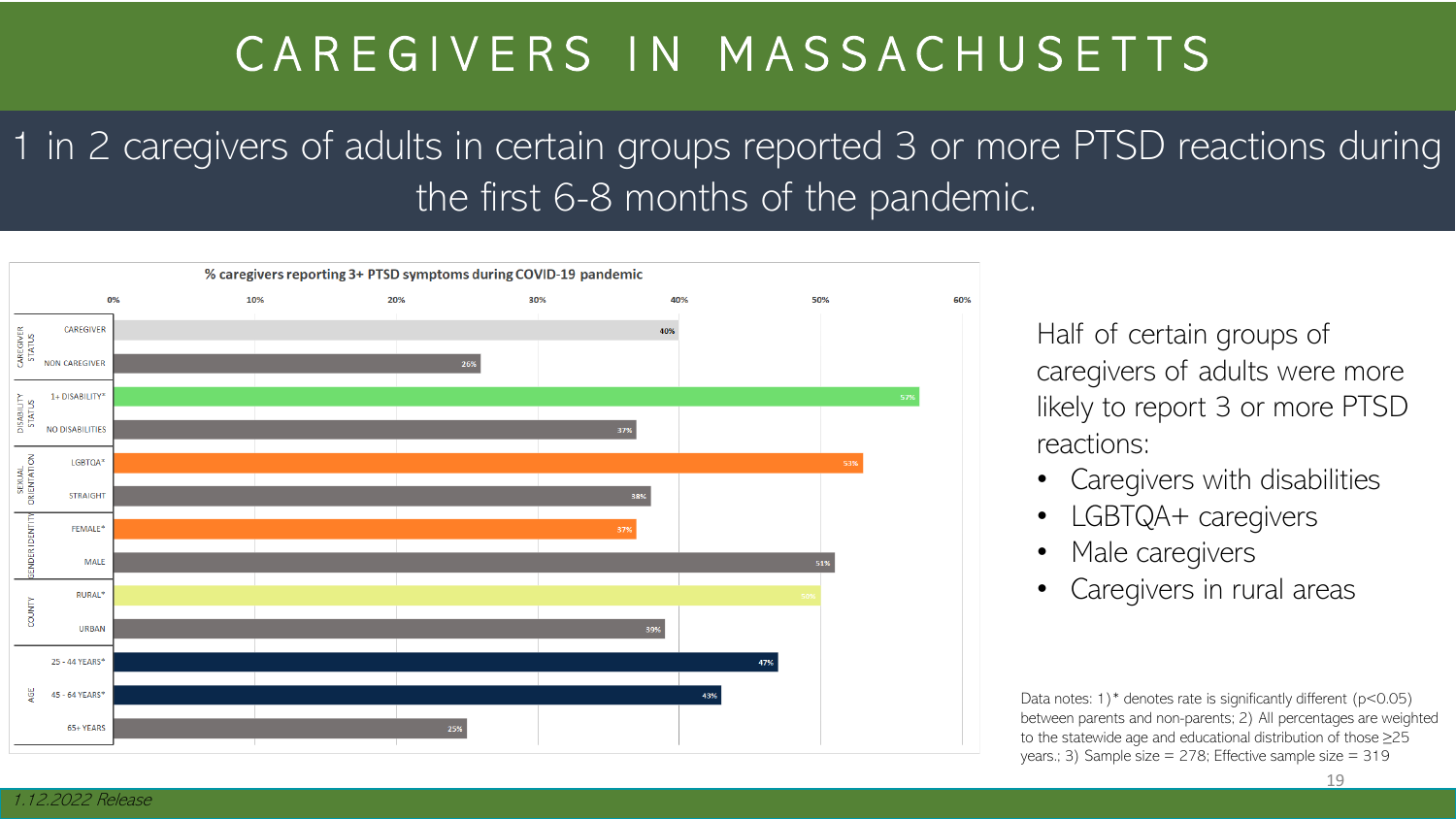### KEY TAKEAWAYS: ECONOMIC SECURITY

- Economic security is a major concern for caregivers
	- Multiple household members may be supported by a caregiver's salary, since family members they are caring for are not able to work. Economic needs may therefore be greater for caregiving households.
	- Lack of support for caregiving affects employment. The employer community across public, private and non-profit sectors should consider ways to support family caregivers in their workforce, such as providing increased flexibility, investing in benefits, and creating a culture that acknowledges caregiving.
- Caregivers were significantly more likely to have an unmet technology need (including WiFi, tablets, computers, and cell phones)
	- Accessing broadband both during the height of the pandemic and currently is critical for accessing telehealth, accessing education, and working from home. Given caregivers' increased concern about COVID-19 infection, working from home may allow continued employment for certain caregivers.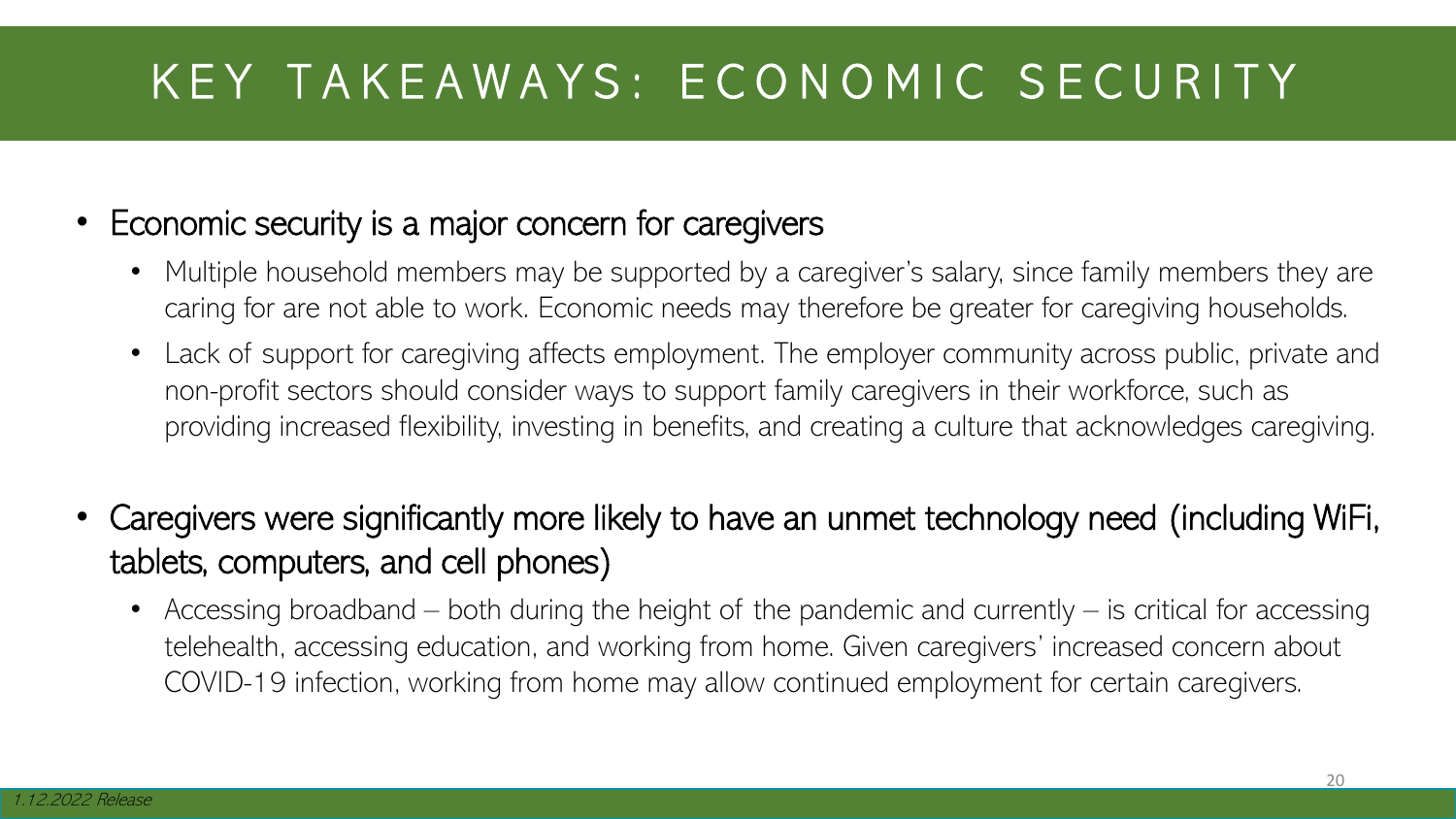#### KEY TAKEAWAYS: MENTAL & PHYSICAL HEALTH

- Family caregivers are experiencing increased mental and behavioral health needs and may face significant barriers accessing healthcare
	- Caregivers may put their mental and physical health secondary to their caregiving responsibilities.
	- Economic insecurity can contribute to poor mental and physical health
	- Caregiving is associated with poor mental health, compromised immune function, and lower life expectancy<sup>1</sup>
- Respite for caregivers is crucial so that caregivers can maintain employment, access healthcare, get groceries, and simply take a break from caregiving responsibilities.
	- Even if a caregiver wants to attend a support group or access mental health resources, caregivers need respite care.
	- Programs and policymakers should consider how to make urgent care more accessible for caregivers more accessible for caregivers, including transportation options, respite care, and assistance with telehealth access.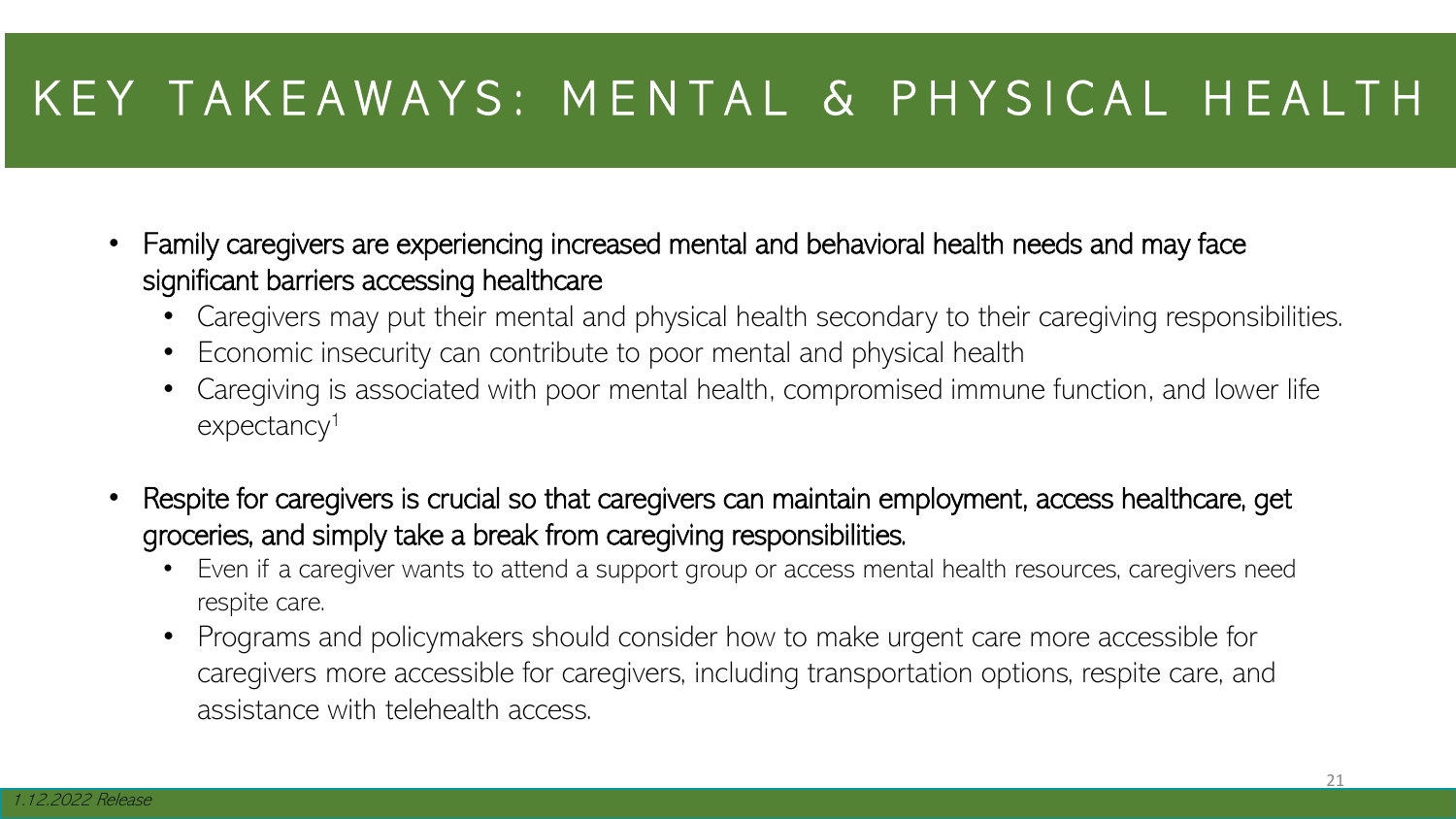#### KEY TAKEAWAYS: INTERSECTIONALITY

- Certain groups of caregivers were more likely to be affected by job loss, economic insecurity, and to experience delays in healthcare
	- Caregivers with lower incomes, caregivers of color, caregivers under the age of 45, caregivers with disabilities, LGBTQA+ caregivers, and caregivers who speak a language other than English had varying greater socio-economic and health needs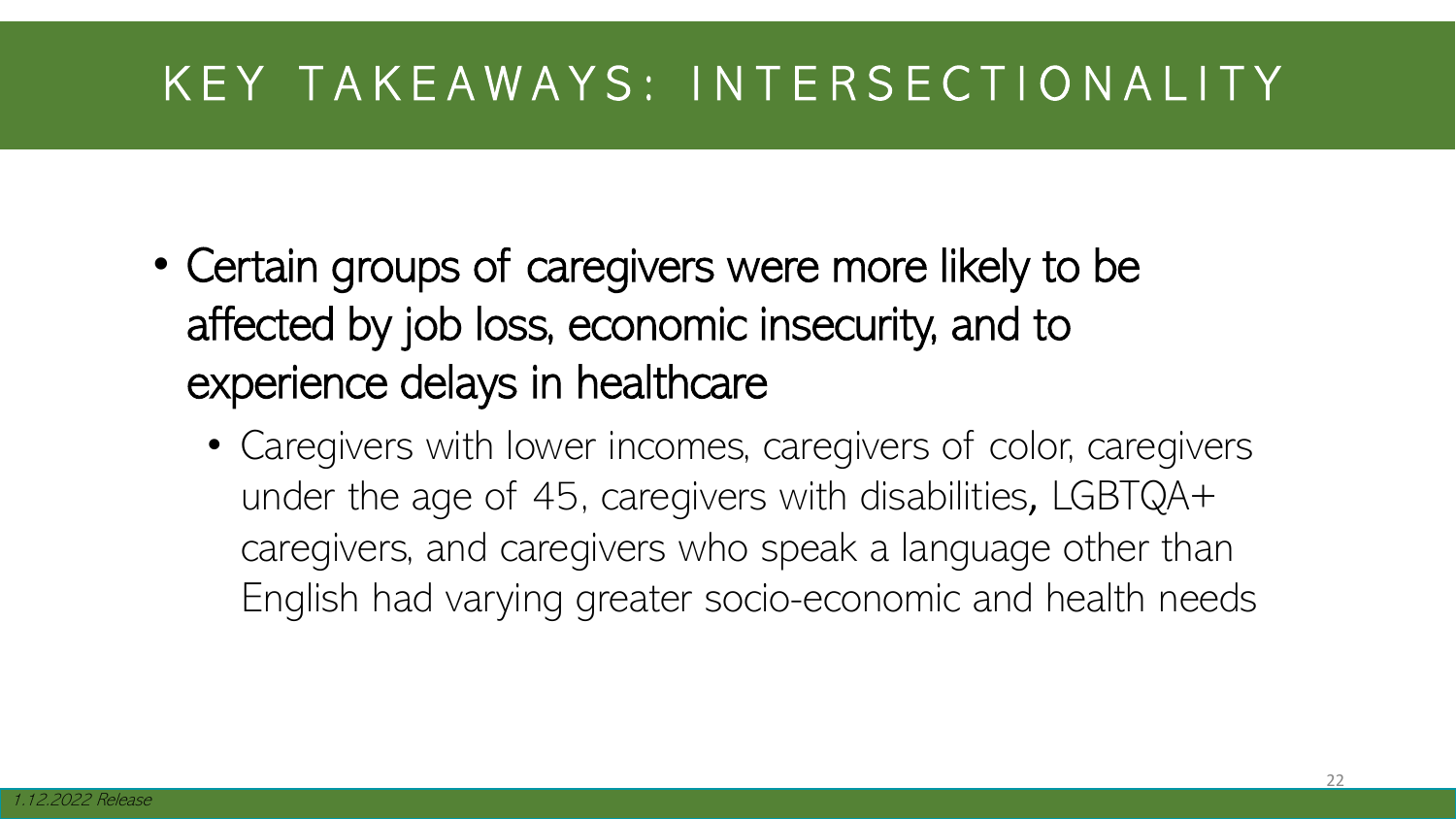### DATA TO ACTION

#### Economic security

- The Paid Family & Medical Leave policies that recently went into effect in Massachusetts may provide some relief to caregivers.
- Emergency support funding was provided to families with children and youth with special health needs across Massachusetts directly affected by COVID through loss of income or illness through the Care Coordination Program.
- The Title V MCH Program, the Early Intervention Provider PCCD and the City of Lawrence developed a project to bridge the "digital divide" in Lawrence by providing access to a telehealth kiosk. The kiosk has been installed in the Lawrence Public Library and is a pilot to study this solution.

#### Physical & Mental Health

- As a result of these CCIS findings, mental health is one priority that DPH is revisiting within our HRSA-MCHB Block Grant.
- Programs and policies serving caregivers should examine structural barriers to engaging in those programs and ensure equitable access